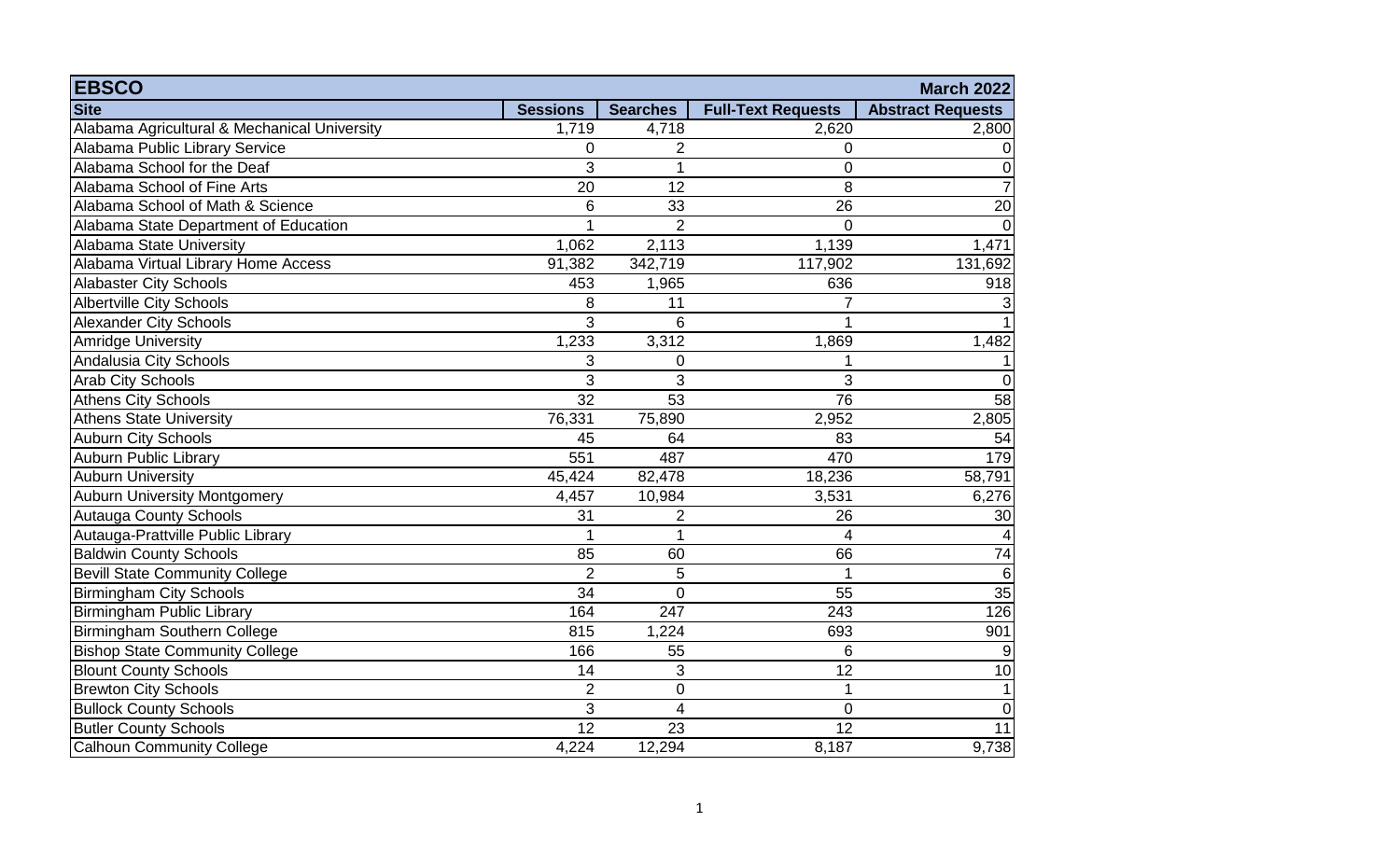| <b>Site</b>                               | <b>Sessions</b> | <b>Searches</b> | <b>Full-Text Requests</b> | <b>Abstract Requests</b> |
|-------------------------------------------|-----------------|-----------------|---------------------------|--------------------------|
| <b>Calhoun County Schools</b>             | $\mathcal{P}$   |                 | 0                         | $\vert 0 \vert$          |
| Carl Elliot Regional Library              | 2,671           | 64,104          | 0                         | $\overline{0}$           |
| Central Alabama Community College         | 7               | 2               | 3                         | $\overline{4}$           |
| <b>Chambers County Library</b>            |                 | $\mathbf 0$     | $\overline{0}$            | $\overline{0}$           |
| Chattahoochee Valley Community College    | 12              | 22              | 14                        | 15                       |
| Chelsea Public Library                    | 88              | 99              | 148                       | $\overline{0}$           |
| <b>Cherokee County Schools</b>            | $\overline{2}$  | 1               | $\Omega$                  | $\overline{0}$           |
| <b>Chilton County Schools</b>             | 23              | 79              | 34                        | 44                       |
| <b>Choctaw County Schools</b>             | 6               | 1               | 4                         | $\vert$                  |
| <b>Clarke County Schools</b>              | $\overline{13}$ | $\overline{7}$  | 22                        | $\overline{23}$          |
| Clay County Schools                       | $\overline{2}$  | 1               | 0                         | $\overline{0}$           |
| Cleburne County Schools                   | $\overline{2}$  | 1               | $\overline{0}$            | $\overline{0}$           |
| <b>Coastal Alabama Community College</b>  | 1,848           | 2,462           | 952                       | 1,119                    |
| <b>Colbert County Schools</b>             | 32              | 14              | 44                        | 37                       |
| <b>Covington County Schools</b>           | 20              | 3               | 18                        | 18                       |
| <b>Crenshaw County Public Schools</b>     | 1               | 0               | $\Omega$                  | $\overline{0}$           |
| <b>Cullman County Schools</b>             | 19              | 5               | 18                        | 11                       |
| <b>Dale County Schools</b>                | 3               | 1               | $\overline{2}$            | $\overline{c}$           |
| <b>Dallas County Schools</b>              | 3               | 1               | $\overline{0}$            | $\overline{0}$           |
| Daphne Public Library                     | $\overline{2}$  | 1               | 0                         | $\overline{0}$           |
| Dauphin Island Sea Lab                    | $\overline{2}$  | 0               | $\overline{2}$            | $\overline{0}$           |
| Decatur City Schools                      | $\overline{4}$  | $\mathbf 0$     | 5                         | $\overline{0}$           |
| <b>Decatur Public Library</b>             | $\overline{2}$  | $\mathbf{1}$    | $\overline{0}$            | $\overline{0}$           |
| <b>Dekalb County Schools</b>              | $\overline{15}$ | $\overline{2}$  | 14                        | 14                       |
| <b>Demopolis City Schools</b>             | 6               | 4               | 4                         | $\boldsymbol{4}$         |
| Dothan City Schools                       | $\overline{2}$  | 1               | $\mathbf 0$               | $\overline{0}$           |
| Drake State Community & Technical College | 64              | 175             | 118                       | 96                       |
| <b>Enterprise City Schools</b>            | 27              | 1               | 26                        | 26                       |
| <b>Enterprise State Community College</b> | 12              | 1               | 9                         | 15                       |
| <b>Escambia County Schools</b>            | $\overline{4}$  | 4               | $\overline{7}$            | $\bf{8}$                 |
| <b>Fairhope Public Library</b>            | $\overline{2}$  | 9               | 4                         | $\overline{4}$           |
| <b>Faulkner University</b>                | 2,796           | 5,334           | 2,865                     | 3,018                    |
| <b>Fayette County Schools</b>             | 11              | 26              | 12                        | $6 \overline{6}$         |
| <b>Florence City Schools</b>              | 27              | 11              | 20                        | 22                       |
| Fort Payne City Schools                   | 17              | 6               | 16                        | $\overline{13}$          |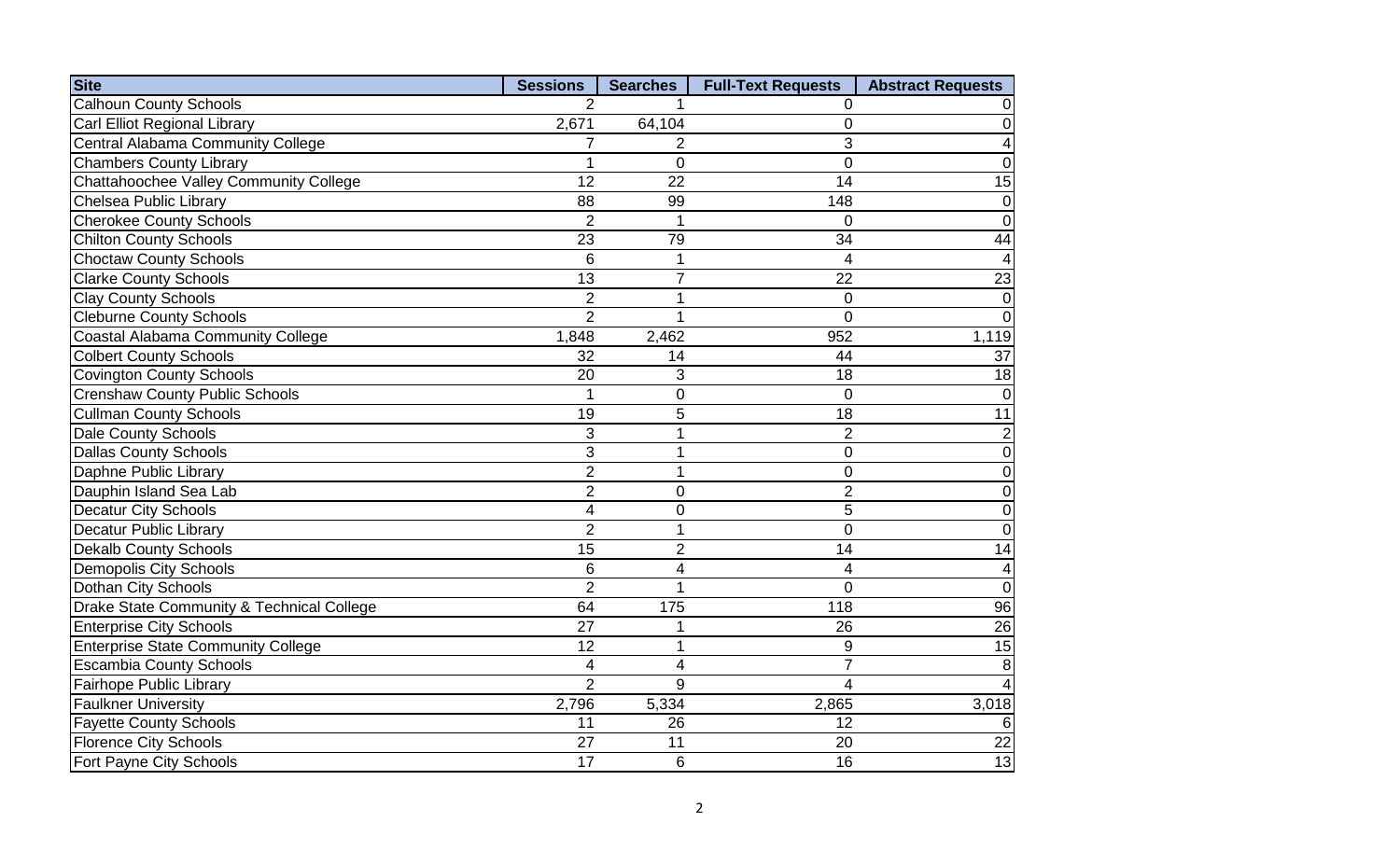| <b>Site</b>                                 | <b>Sessions</b> | <b>Searches</b> | <b>Full-Text Requests</b> | <b>Abstract Requests</b> |
|---------------------------------------------|-----------------|-----------------|---------------------------|--------------------------|
| <b>Franklin County Schools</b>              | 10              |                 | 5                         | 9                        |
| <b>Gadsden City Schools</b>                 | 11              | 9               | 5                         | $\overline{5}$           |
| <b>Gadsden State Community College</b>      | 503             | 1,475           | 792                       | 954                      |
| Geneva City Schools                         | 3               | 0               | $\overline{2}$            | 3                        |
| <b>Geneva County Schools</b>                |                 | 0               | 1                         | 1                        |
| <b>Hale County Schools</b>                  |                 | 0               | 0                         | 0                        |
| <b>Hartselle City Schools</b>               | 12              | 6               | 8                         | $\overline{9}$           |
| <b>Highlands College</b>                    | 436             | 1,291           | 688                       | $\overline{722}$         |
| <b>Homewood City Schools</b>                | 3               | 0               |                           | 1                        |
| Homewood Public Library                     | 7,438           | 7,451           | $\frac{115}{115}$         | 6                        |
| <b>Hoover City Schools</b>                  | 138             | 138             | 146                       | 165                      |
| <b>Hoover Public Library</b>                | 101             | 289             | 141                       | 215                      |
| <b>Houston County Schools</b>               | 3               | $\overline{2}$  | $\overline{7}$            | 8 <sup>°</sup>           |
| <b>Huntingdon College</b>                   | 4,110           | 6,040           | 2,065                     | 3,412                    |
| <b>Huntsville City Schools</b>              | 64              | 35              | 46                        | 41                       |
| Huntsville-Madison County Public Library    | 68              | 75              | 6                         | 143                      |
| Irondale Public Library                     | $\overline{2}$  | $\overline{4}$  | $\overline{1}$            | 1                        |
| Jacksonville Public Library                 | 1               | 4               | $\overline{0}$            | 0                        |
| Jacksonville State University               | 10,513          | 19,965          | 6,758                     | 13,281                   |
| Jasper City Schools                         | 45              | 91              | 82                        | 97                       |
| Jefferson County Library Cooperative        | 21              | 85              | 38                        | 9                        |
| Jefferson County Schools                    | 159             | 172             | 144                       | 152                      |
| Jefferson State Community College           | 3,356           | 6,953           | 4,333                     | 4,260                    |
| <b>Lanett City Schools</b>                  |                 | 1               | $\mathbf 0$               | 0I                       |
| <b>Lauderdale County Schools</b>            | 194             | 229             | 255                       | 220                      |
| <b>Lawrence County Schools</b>              |                 | 0               |                           | 0                        |
| Lawson State Community College - Bessemer   | 25              | 48              | 47                        | 31                       |
| Lawson State Community College - Birmingham | 169             | 286             | 170                       | 211                      |
| Lee County Schools                          | 10              | 9               | 23                        | 17                       |
| <b>Leeds Public Library</b>                 | $\overline{2}$  | 3               | $\mathbf{1}$              | 1                        |
| Lexington Public Library                    | 1               | $\mathbf 0$     | $\mathbf 1$               | 0                        |
| <b>Library Management Network</b>           | 41              | $\overline{17}$ | 8                         | 24                       |
| <b>Limestone County Schools</b>             | 339             | 64              | 383                       | 460                      |
| <b>Lowndes County Schools</b>               |                 | $\overline{2}$  | 0                         | 0                        |
| Lurleen B. Wallace Community College        | $\overline{4}$  | 6               | 3                         | $\overline{3}$           |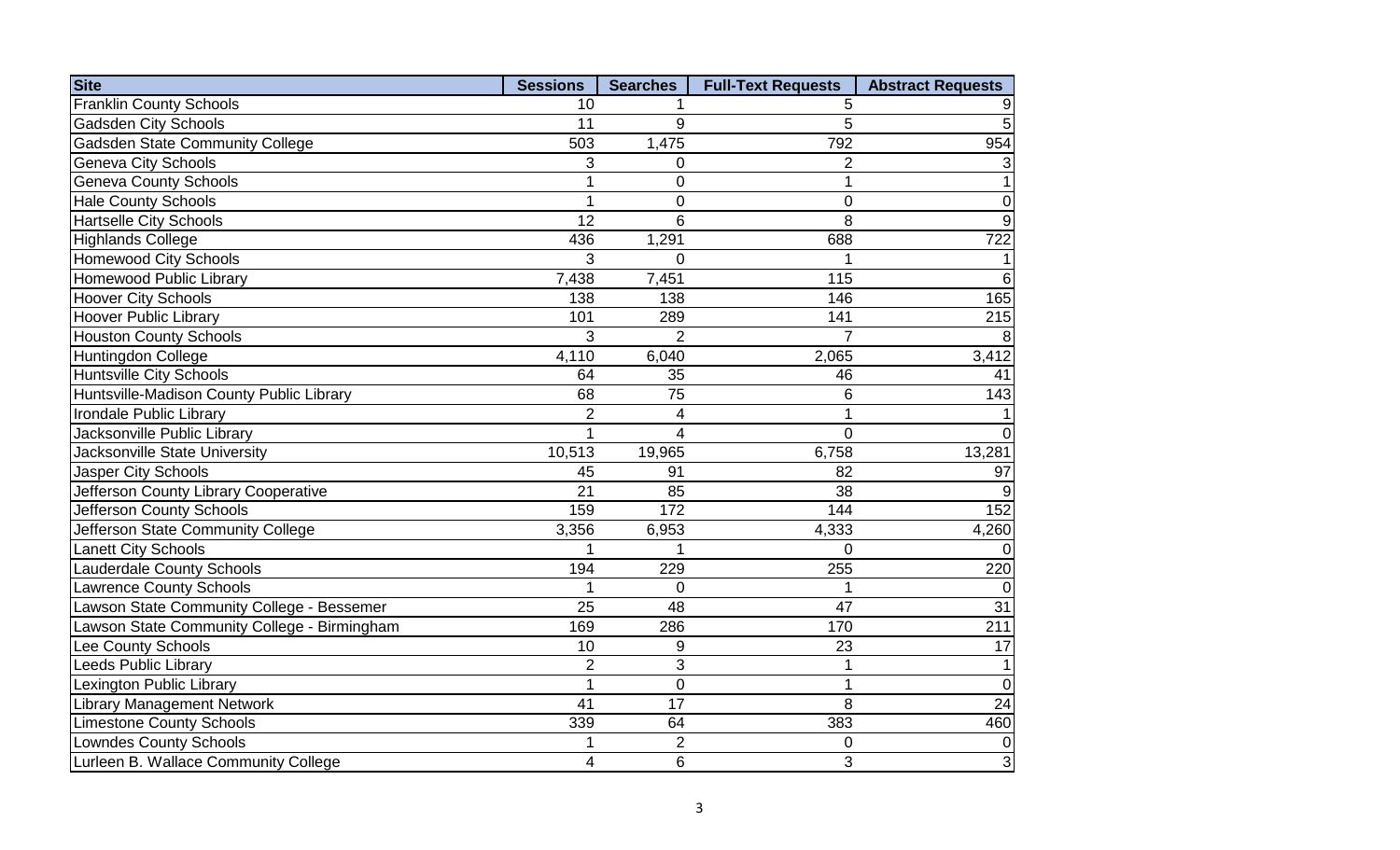| <b>Site</b>                           | <b>Sessions</b> | <b>Searches</b> | <b>Full-Text Requests</b> | <b>Abstract Requests</b> |
|---------------------------------------|-----------------|-----------------|---------------------------|--------------------------|
| <b>Madison City Schools</b>           | 41              | 17              | 44                        | 35                       |
| <b>Madison County Schools</b>         | 8               | 29              | 6                         | 11                       |
| <b>Marengo County Schools</b>         | 3               | 1               | $\overline{2}$            | 2                        |
| Marion County Schools                 | $\overline{2}$  | 1               | 1                         | $\mathbf{1}$             |
| <b>Marion Military Institute</b>      | 1               | $\overline{0}$  | $\overline{0}$            | 1                        |
| <b>Marshall County Schools</b>        | 1               | 1               | 1                         | $\Omega$                 |
| Mildred B. Harrison Regional Library  | 40              | 130             | 6                         | 138                      |
| <b>Miles College</b>                  | 182             | 188             | 152                       | 532                      |
| <b>Mobile County Schools</b>          | 238             | 203             | 298                       | 294                      |
| Mobile Public Library                 | 24,243          | 27,903          | 90,429                    | 157,070                  |
| Montgomery City-County Public Library | 90              | 187             | 85                        | 93                       |
| Moorer Branch Library                 | 3               | 3               | 4                         | $\Omega$                 |
| <b>Morgan County Schools</b>          | 5               | 10              | 23                        | 14                       |
| Mountain Brook City Schools           | 3               | 1               |                           | $\overline{2}$           |
| <b>Muscle Shoals City Schools</b>     | 62              | 37              | 45                        | $\overline{35}$          |
| <b>Muscle Shoals Public Library</b>   | 9               | 6               | 8                         |                          |
| Northeast Alabama Community College   | 1,028           | 3,088           | 998                       | 1,415                    |
| Northwest Shoals Community College    | 14              | 14              | 14                        | 20                       |
| Oakwood University                    | 222             | 1,332           | 546                       | 634                      |
| <b>O'Neal Public Library</b>          | 207             | 189             | 295                       |                          |
| <b>Oneonta City Schools</b>           | $\overline{2}$  | 4               | 3                         |                          |
| Oneonta Public Library                | 1               | $\overline{0}$  | $\overline{0}$            |                          |
| <b>Opelika City Schools</b>           | 16              | 12              | 20                        | 27                       |
| <b>Ozark City Schools</b>             | 1               | $\mathbf 0$     | $\overline{0}$            |                          |
| <b>Pelham City Schools</b>            | $\overline{54}$ | 10              | 58                        | 47                       |
| Pelham Public Library                 | 1               | $\mathbf{1}$    | $\mathbf 0$               | $\mathbf 0$              |
| Pell City Schools                     | 11              | 13              |                           | 3                        |
| <b>Phenix City Schools</b>            | 8               | $\overline{7}$  | 8                         | 9                        |
| <b>Piedmont City Schools</b>          | 1               | $\pmb{0}$       | $\mathbf 0$               | 0                        |
| <b>Pike County Schools</b>            | 1               | $\mathbf 0$     | $\overline{0}$            | 1                        |
| <b>Pike Road City Schools</b>         | 3               | 1               | 1                         | 1                        |
| <b>Pleasant Grove Public Library</b>  | 1               | 0               | $\overline{0}$            | 0                        |
| <b>Randolph County Schools</b>        | 8               | $\mathbf 0$     | $\overline{12}$           | $\overline{10}$          |
| <b>Reid State Technical College</b>   | 3               | $\overline{2}$  |                           |                          |
| Roanoke City Schools                  | $\overline{2}$  | $\mathbf 0$     | $\overline{0}$            | $\overline{0}$           |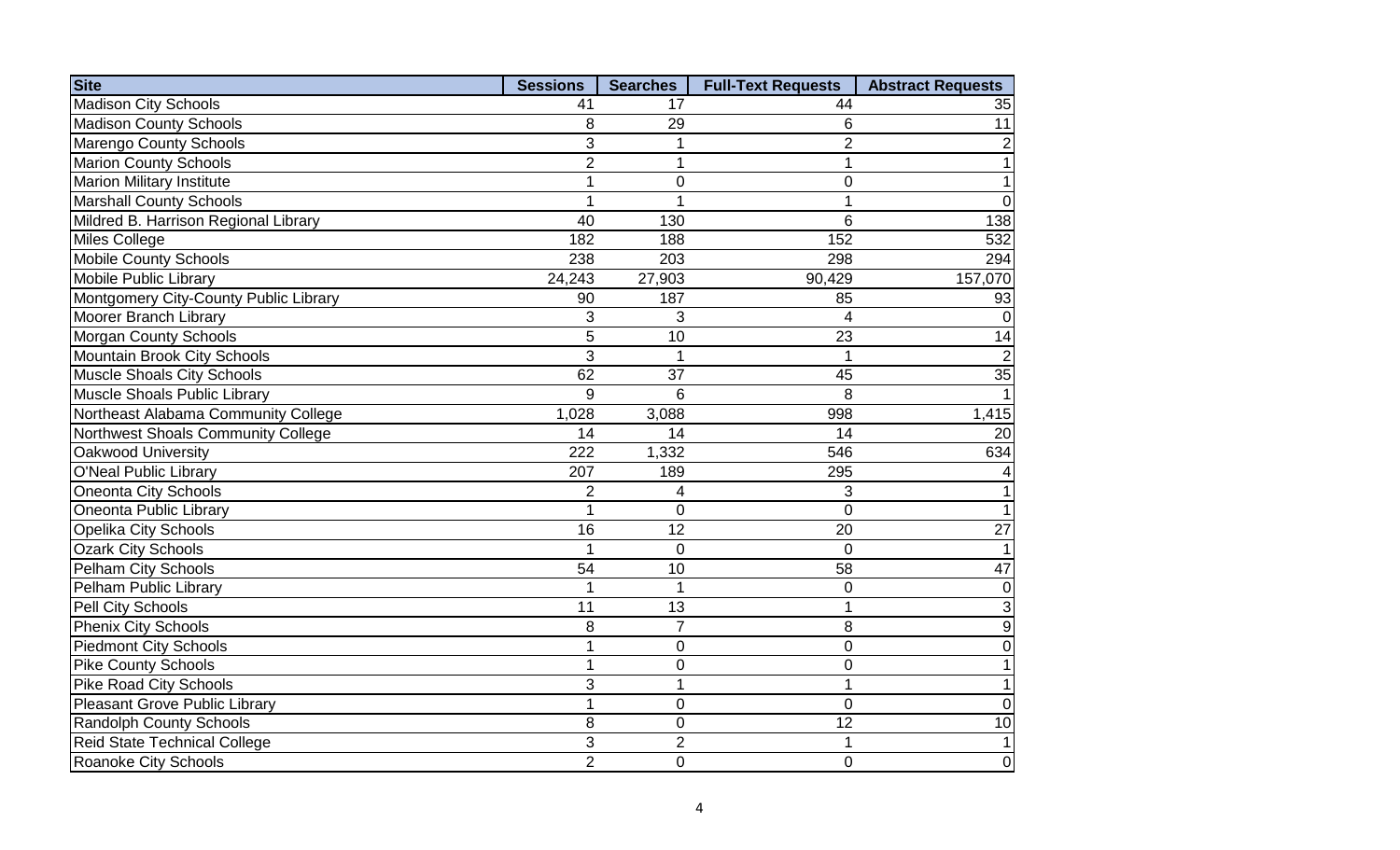| <b>Site</b>                             | <b>Sessions</b> | <b>Searches</b> | <b>Full-Text Requests</b> | <b>Abstract Requests</b> |
|-----------------------------------------|-----------------|-----------------|---------------------------|--------------------------|
| <b>Russellville City Schools</b>        | 17              | 23              | 50                        | 72                       |
| <b>Samford University</b>               | 29,018          | 36,713          | 14,908                    | 54,723                   |
| Saraland Branch Library                 | 8               | 8               | 30                        | 0                        |
| <b>Saraland City Schools</b>            | 4               | 0               | $\overline{2}$            | 3                        |
| <b>Scottsboro City Schools</b>          | 1               | $\mathbf 0$     | $\overline{4}$            | $\mathbf 2$              |
| <b>Shelby County Schools</b>            | 96              | 63              | 92                        | 91                       |
| <b>Shelton State Community College</b>  | 78              | 68              | $\overline{71}$           | 62                       |
| <b>Snead State Community College</b>    | 273             | 277             | $\overline{4}$            | $\overline{2}$           |
| Southern Union State Community College  | 308             | 774             | 223                       | 407                      |
| Spring Hill College                     | 1,236           | 1,943           | 1,031                     | 1,332                    |
| St. Clair County Schools                | 5               | $\sqrt{3}$      | $\mathbf 0$               | 4                        |
| <b>Sumter County Schools</b>            | $\overline{2}$  | 4               | $\mathbf 0$               | $\mathbf 0$              |
| <b>Sylacauga City Schools</b>           | $\overline{2}$  | 0               | 3                         | 3                        |
| Talladega College                       | 151             | 402             | $\overline{71}$           | 149                      |
| <b>Talladega County Schools</b>         | 19              | 57              | 18                        | $\overline{27}$          |
| <b>Tallapoosa County Schools</b>        | 3               | 3               | 3                         | $\overline{c}$           |
| <b>Tallassee City Schools</b>           | 15              | 25              | 21                        | $\overline{20}$          |
| <b>Thomasville City Schools</b>         | 3               | $\overline{2}$  | $\overline{2}$            | $\vert 4 \vert$          |
| <b>Trenholm State Community College</b> | 490             | 2,468           | 126                       | $\overline{7}$           |
| <b>Troy University</b>                  | 18,367          | 48,543          | 18,732                    | 22,873                   |
| <b>Trussville City Schools</b>          | 210             | 49              | 197                       | 192                      |
| <b>Trussville Public Library</b>        | 90              | 97              | 62                        | 42                       |
| <b>Tuscaloosa County Schools</b>        | 1               | 0               | 0                         | $\overline{0}$           |
| <b>Tuscaloosa Public Library</b>        | $\overline{6}$  | $\mathbf 0$     | $\overline{4}$            | $\overline{2}$           |
| <b>Tuscumbia City Schools</b>           | 10              | 8               | 11                        | $\overline{5}$           |
| <b>Tuskegee University</b>              | 137             | 96              | 24                        | $\overline{37}$          |
| <b>United States Sports Academy</b>     | 192             | 638             | 340                       | 358                      |
| University of Alabama                   | 79,529          | 124,833         | 42,599                    | 71,041                   |
| University of Alabama Birmingham        | 7,336           | 12,521          | 6,868                     | 13,183                   |
| University of Alabama Huntsville        | 4,334           | 7,261           | 5,083                     | 5,376                    |
| University of Mobile                    | 1,433           | 3,722           | 1,691                     | 2,491                    |
| University of Montevallo                | 4,241           | 9,045           | 4,003                     | 6,039                    |
| University of North Alabama             | 22,190          | 46,863          | 9,587                     | 21,202                   |
| University of South Alabama             | 26,025          | 71,235          | 24,553                    | 36,987                   |
| University of West Alabama              | 4,034           | 13,642          | 5,941                     | 6,938                    |